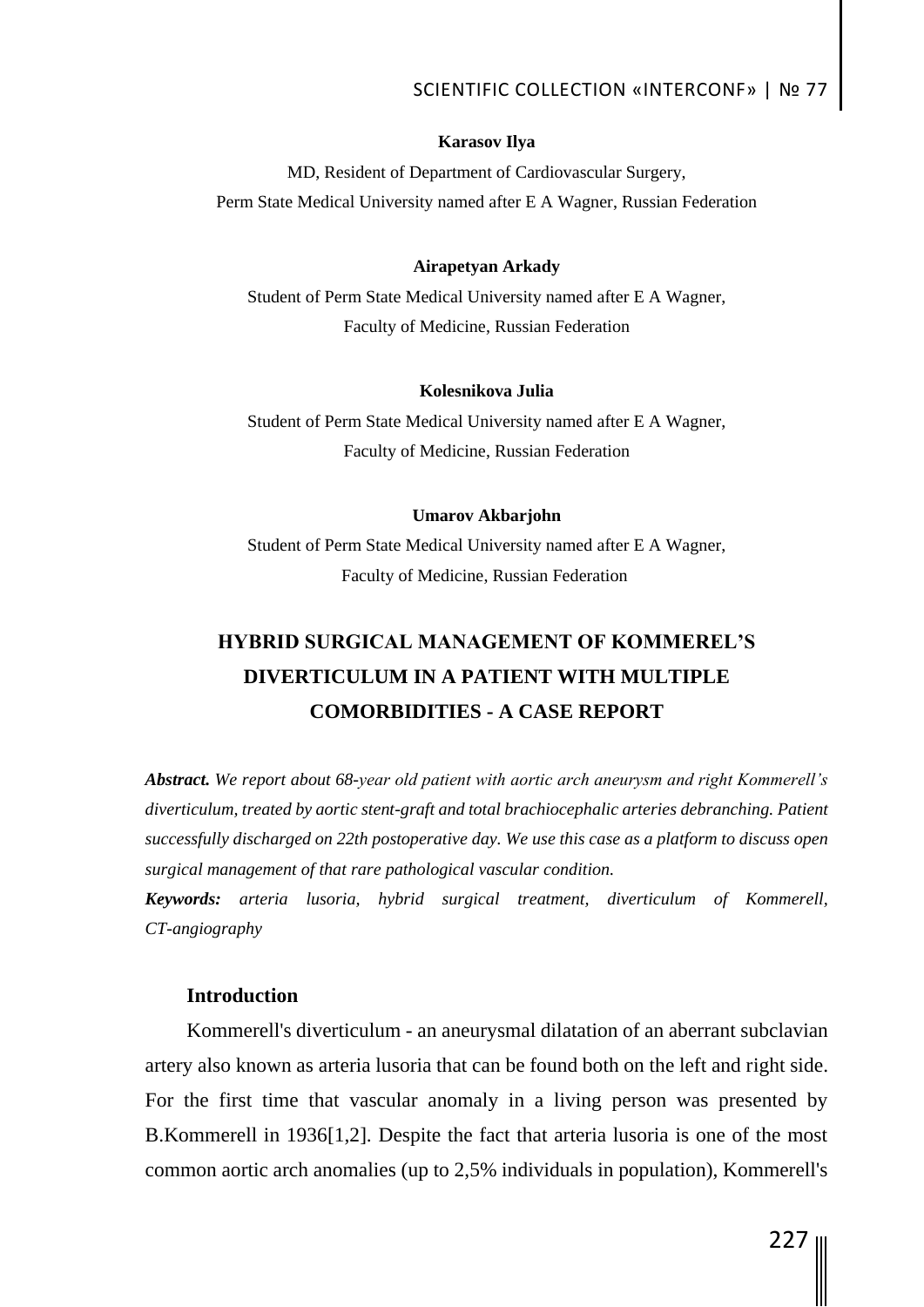## SCIENCE, EDUCATION, INNOVATION: TOPICAL ISSUES AND MODERN ASPECTS

diverticulum is a rare entity[2,3].

We report about a 68 years old male with aortic arch aneurysm and Kommerell's diverticulum treated by hybrid surgery. Patient had a lot of comorbidities.

### **Case presentation**

A 68-year man was admitted to the hospital complaining of dysphagia, dyspnea during physical activity, weight loss (about 9 kg for 3 months). Patient had an outstanding medical history: stroke, ischemic heart disease with myocardial infarction 27 years before admitting, arterial hypertension with medicamential normotension, chronic kidney disease (IIIb stage), diabetes melitus, chronic duodenal ulcer.

Multispiral computer tomography revealed dilatation of descending aorta, aortic arch aneurysm, right aberrant subclavian artery with Kommerell's diverticulum, dislocation of esophagus, trachea, common carotid arteries, compression of esophagus and azygos vein.

Patient laboratory examinations result was normal and he did not have absolute contraindications for surgical treatment. Patient underwent aortic repair with Evita Open № 30 stent-graft and total open debranching of the brachiocephalic arteries. Time of circulatory arrest was 54 minutes, and the total time of artificial circulation – 126 minutes.

In the postoperative period appeared signs of acute respiratory and renal failure, and the patient received hemodialysis and artificial respiration, 696 ml of erythrocyte mass. Patient was discharged on the 22th postoperative day.

## **Discussion**

Kommerell's diverticulum - congenital vascular anomaly that develops from the fourth dorsal aortic arch. This formation can be found in both the left and right aortic arch with an aberrant subclavian artery grows to the contralateral side[4]. Most common clinical signs of diverticulum are dysphagia (dysphagia lusoria) due to esophagus compression, cough, chest pain, and repeated lower respiratory tract infections. Asymptomatic cases of lusoria diverticulum are usually found accidentally during clinical examination. The complications include rupture of the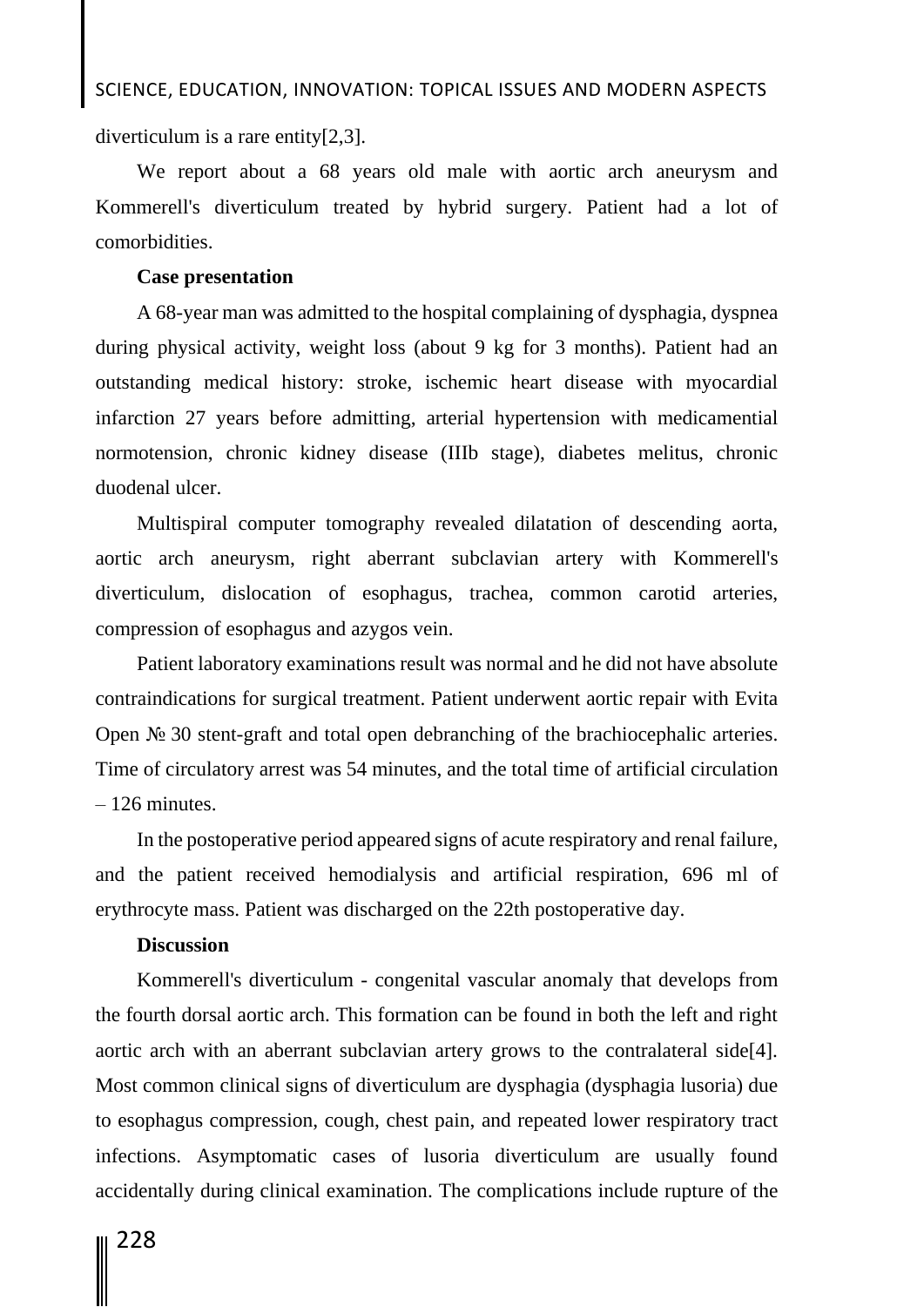aneurysm with mediastinal hemorrhage, recurrent pneumonias, obstructive emphysema, aortic dissection[5]. It can be confused with double aortic arch, but these two conditions should be differentiated because the vascular ring in Kommerell's diverticulum is incomplete[6].

The prevalence of aberrant subclavian artery in the population reported up to 2% for left aortic arch and less than 0,5% for right aortic arch[4]. Nearly 20–60 % of patients with this vascular anomaly are associated with Kommerell's diverticulum[7,8]. Most important task for diverticulum diagnosis is to differentiate it from other diseases that would cause dysphagia like malignant tumors, gastroesophageal reflux, left atrium dilatation or vascular ring. CT and MRI angiography seems like "gold standard" for diagnosis, because they show vascular anomaly with surrounding organs[4,9]. Chest X-ray, Barium swallowing test and echocardiography or endoscopic ultrasound also can be an option[4].

Indications for surgical management of Kommerell's diverticulum still seem controversial. Diverticulum treatment options depend on the patient's age, anatomy, comorbidities, aneurysm size. Now open and endovascular or hybrid interventions can be considered for a patient's healing[10]. Traditional open surgery requires thoracotomy, cross-clamping of aorta and possible cardiopulmonary bypass[11]. The optimal surgical treatment for Kommerell's diverticulum is carotid – subclavian artery bypass with a vascular graft following surgery with a synthetic graft under cardiopulmonary bypass[4,12].

As for endovascular treatment, TEVAR can be an opportunity. Several endovascular techniques are presented in English medical literature: using fenestrated aortic covered stents[13][,](https://www.ncbi.nlm.nih.gov/pmc/articles/PMC6579525/#B013) covering the ARSA with three barreled thoracic endovascular grafts[14][,](https://www.ncbi.nlm.nih.gov/pmc/articles/PMC6579525/#B014) implantation of 'periscope' covered stent[15].

Open and endovascular treatment usually have similar outcomes and low risk of complications and mortality. Most common complications are bleeding,stroke, vocal cord paralysis, phrenic nerve damaging[11,16]. Controversially, some authors report higher risk of postoperative complications after endovascular interventions [11].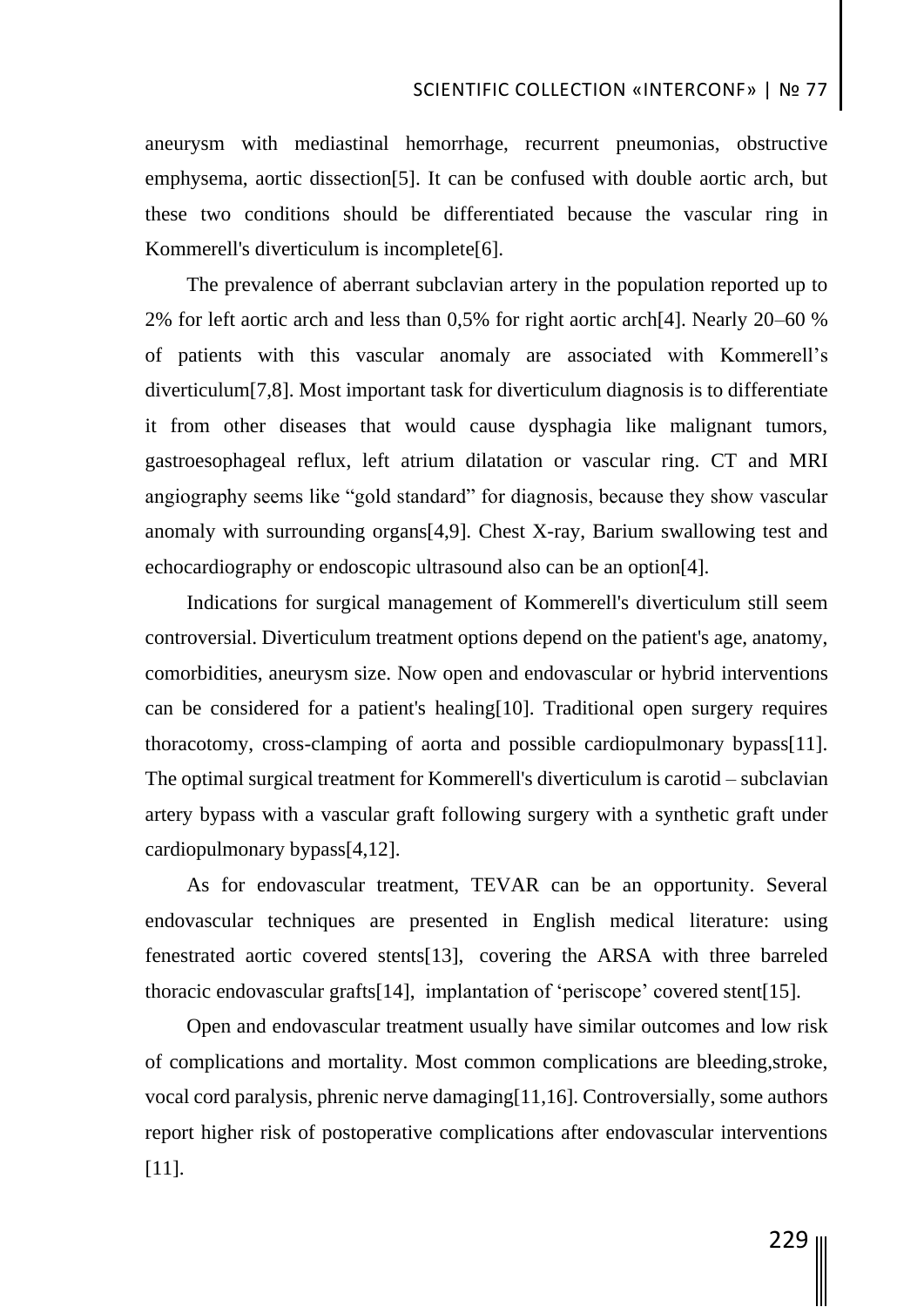# SCIENCE, EDUCATION, INNOVATION: TOPICAL ISSUES AND MODERN ASPECTS

Hybrid methods of treatment contain a component of both open and endovascular procedures. Comprehensive data about outcomes after hybrid treatment of Kommerell's diverticulum is limited, but it seems like an acceptable opportunity for this pathology management[11]. There are several variants for hybrid treatment of this pathology were reported: frozen elephant trunk sewn to the aortic arch via mini upper sternotomy with TEVAR, total aortic debranching via midsternotomy with TEVAR, partial aortic debranching with cervical incision with TEVAR, and coiling of the diverticulum and revascularization of the aberrant subclavian artery with TEVAR, carotid to subclavian bypass and ligation the proximal left subclavian artery with endovascular stent grafting covering the aortic arch distal to the brachiocephalic arteries[4].

This method is safe, practicable and efficient. Authors strongly believe that hybrid management should be the preferred choice for Kommerell's diverticulum repair.

#### **Conflict of interests**

Authors declare no conflict of interests.

#### **References:**

- 1. Kommerell BF. Verlagerung des Oesophagus durch eine abnorm verlaufende Arteria subclavia dextra (Arteria lusoria). Forstschr Geb Roetgenstr 1936;54:590–5
- 2. Myers PO, Fasel JH, Kalangos A, Gailloud P. Arteria lusoria: developmental anatomy, clinical, radiological and surgical aspects. Ann Cardiol Angeiol (Paris). 2010 Jun;59(3): 147-54. doi: 10.1016/j.ancard.2009.07.008. Epub 2009 Aug 8. PMID: 19962688.
- 3. Torres-Martel JM, Izaguirre-Guajardo G, Ramírez-Portillo CI. Divertículo de Kommerell (DK) [Kommerell's Diverticulum (KD)]. Gac Med Mex. 2016 May-Jun;152(3):424-8. Spanish. PMID: 27335200.
- 4. Tanaka A, Milner R, Ota T. Kommerell's diverticulum in the current era: a comprehensive review. Gen Thorac Cardiovasc Surg. 2015 May;63(5):245-59. doi: 10.1007/s11748-015- 0521-3. Epub 2015 Jan 31. PMID: 25636900.
- 5. Bhatt TC, Muralidharan CG, Singh G, Jain NK. Kommerell's diverticulum: A rare aortic arch anomaly. Med J Armed Forces India. 2016 Dec;72(Suppl 1):S80-S83. doi: 10.1016/j.mjafi.2016.09.003. Epub 2016 Oct 27. PMID: 28050078; PMCID: